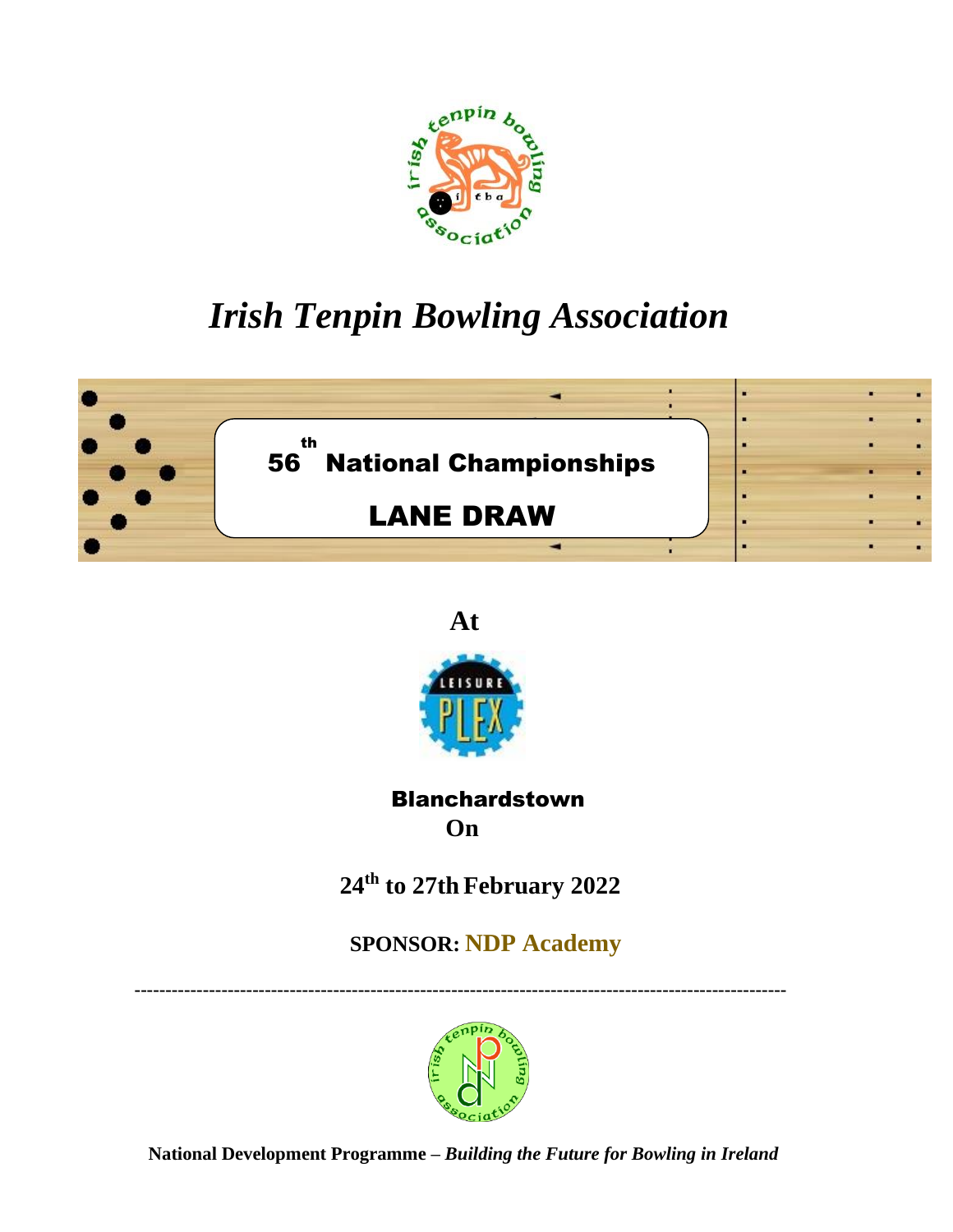# **Irish Tenpin Bowling Association 56 th National Scratch Championships 2022**



# **Championship Schedule 2022 incl. Medal Presentation**

# **SPONSOR: NDP Academy**

**Entry Fee: €15.00 Lineage per Game: €5.00**

| <b>Lane Pattern</b>                    | Kegel Element Challenge Mercury 4940 has been chosen for this year's<br>Championships. This has now been posted on ITBA website                                                            |  |
|----------------------------------------|--------------------------------------------------------------------------------------------------------------------------------------------------------------------------------------------|--|
| <b>Practice Rate</b>                   | Leisureplex, Blanchardstown are offering 1 hour practice $\omega \in 20.00$ for all<br>bowlers entered in the 56 <sup>th</sup> National Championships. Lanes must be booked in<br>advance. |  |
| <b>Thursday, 24th February</b>         |                                                                                                                                                                                            |  |
| 7.00 p.m to 7.20 p.m.<br>7.30 p.m.     | Check-in<br><b>Mixed Doubles</b>                                                                                                                                                           |  |
| Friday, 25 <sup>th</sup> February      |                                                                                                                                                                                            |  |
| 7.00 p.m to 7.20 p.m.<br>7.30 p.m.     | Check-in<br><b>Men's Doubles / Ladies Trios</b>                                                                                                                                            |  |
| Saturday, 26 <sup>th</sup> February    |                                                                                                                                                                                            |  |
| 8.00 a.m. to 8.20 a.m.<br>8.30 a.m.    | Check-in<br><b>Men's Trios &amp; Ladies Doubles</b>                                                                                                                                        |  |
|                                        | Lane Maintenance<br><b>Medal Presentation: Mixed Doubles</b><br>and Men's & Ladies Doubles                                                                                                 |  |
| 11.15 a.m. to 11.35 a.m.<br>11.45 a.m. | Check-in<br><b>Ladies/Men's Singles</b>                                                                                                                                                    |  |
| <b>Sunday, 1st March</b>               |                                                                                                                                                                                            |  |
| 8.00 a.m. to 8.20 a.m.<br>8.30 a.m.    | Check-in<br>Men's Team of Four &<br><b>Ladies Team of Four</b>                                                                                                                             |  |
|                                        | Lane Maintenance<br>Men's and Ladies Singles: Men's and Ladies Trios: Sports Persons:<br>Team of Five (Men) and Team of Four (Ladies) Presentations                                        |  |
| 12.30 p.m.                             | <b>All Events Finals - Top 6 Men</b><br>$\&$                                                                                                                                               |  |
| 12.30 p.m.                             | <b>All Events Finals - Top 4 Ladies</b>                                                                                                                                                    |  |
| 3.30 p.m. (approx.)                    | Medal/Trophy Presentations (All Event, High Games, Perpetual Trophies)                                                                                                                     |  |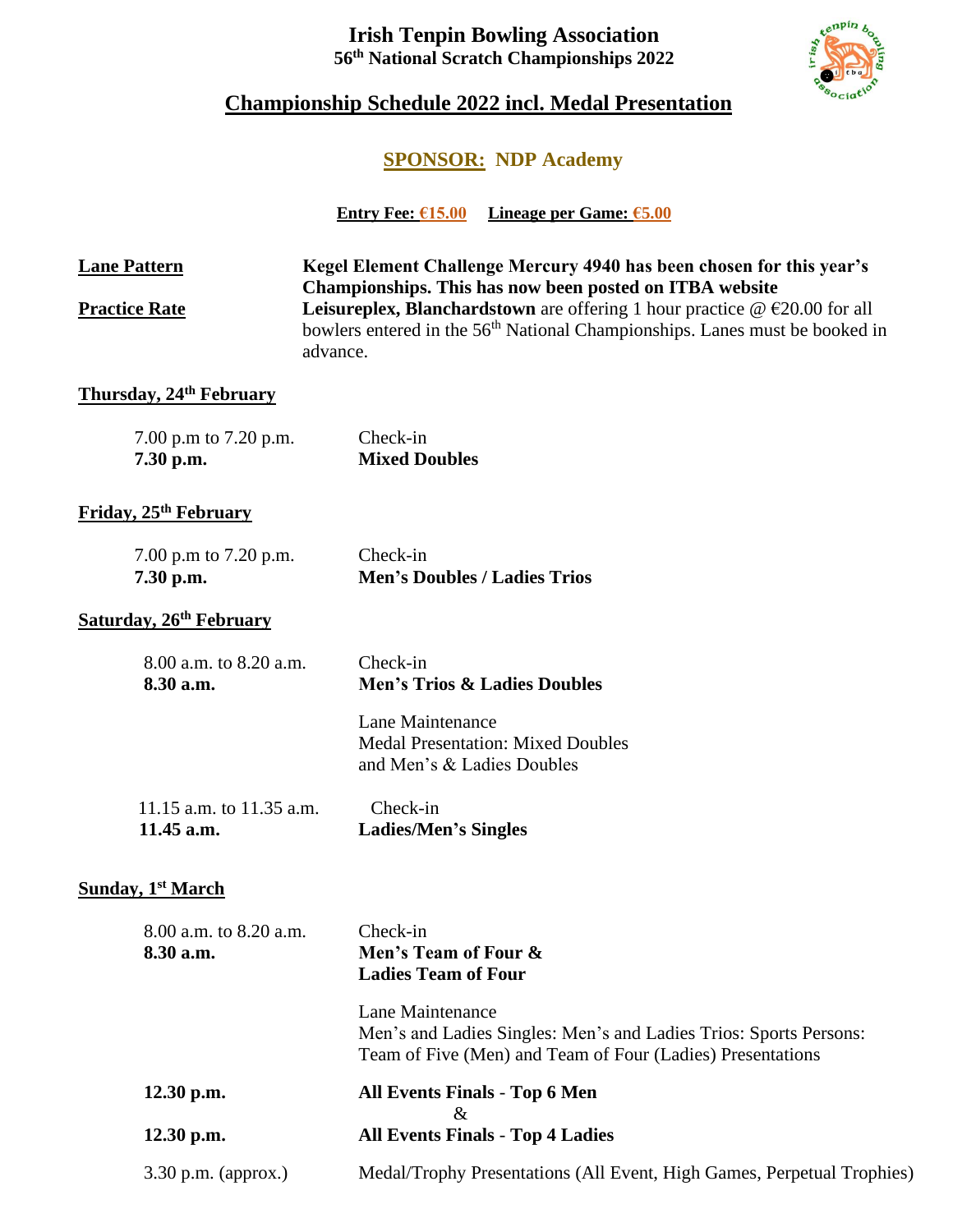

# **Mixed Doubles – Thursday, 24 th February 2022 – 7.30 p.m.**

# **(4 games – moving 2 Lanes to the Right after two game using Lanes 9-18)** Registration: 7.00 p.m. closing at 7.20 p.m.

- Lane 9 Space Available / Space Available
- Lane 10 Donna Brady/ Aidan Byrne
- Lane 11 Abby McKeever / Sean Staines
- Lane 12 Thomas Galvin / Sarah Kebbell
- Lane 13 Alex Barnwell / Hannah Masterson
- Lane 14 Laura Grant / Eoghain Lebioba
- Lane 15 Elaine Lalor / Sean Dempsey
- Lane 16 Pat Holmes / Andrew Grant
- Lane 17 Elaine Kelly / Anthony Byrne
- Lane 18 Aoife Hall Chandler / Paul Chandler

# **Ladies Trios / Men's Doubles – Friday, 25 th February 2022 – 7.30 p.m.**

### **(Ladies: 3 games – moving 1 Lane to the Right after every game using Lanes (15-18) (Mens: 4 games – moving 2 Lanes to the Right after every game using Lanes (1-14)** Registration: 7.00 p.m. closing at 7.20 p.m.

## **Mens Doubles**

- Lane 1 Sean Staines / Taylor Williams
- Lane 2 Karl Doherty / Eoghain Lebioda
- Lane 3 Anthony Byrne / Sean Dempsey
- Lane 4 Space Available / Space Available
- Lane 5 Fran Puzzuoli / Alan Bride
- Lane 6 Fergal Mcloughlin / Christopher Sloan
- Lane 7 Joseph Clancy / Jason Byrnes
- Lane 8 Alex Barnwell /Andrew Grant
- Lane 9 Gareth Williams/ Space Available
- Lane 10 Colm Cloake /Paul Chandler
- Lane 11 Paul Molphy / Aidan Byrne
- Lane 12 Thomas Galvin / Gavin Fox
- Lane 13 Karl Dryer / Alan McDonnell
- Lane 14 Paddy Gibbons / Haulie Storan **Ladies Trios**
- Lane 15 Abby McKeever /Laura Grant /Hannah Masterson
- Lane 16 Donna Brady / Elaine Lalor / Sarah Kebbell
- Lane 17 Caoimhe Mahady /Ann Cullen /Pat Holmes
- Lane18 Elaine Kelly /Martina Shortt /Aoife Hall Chandler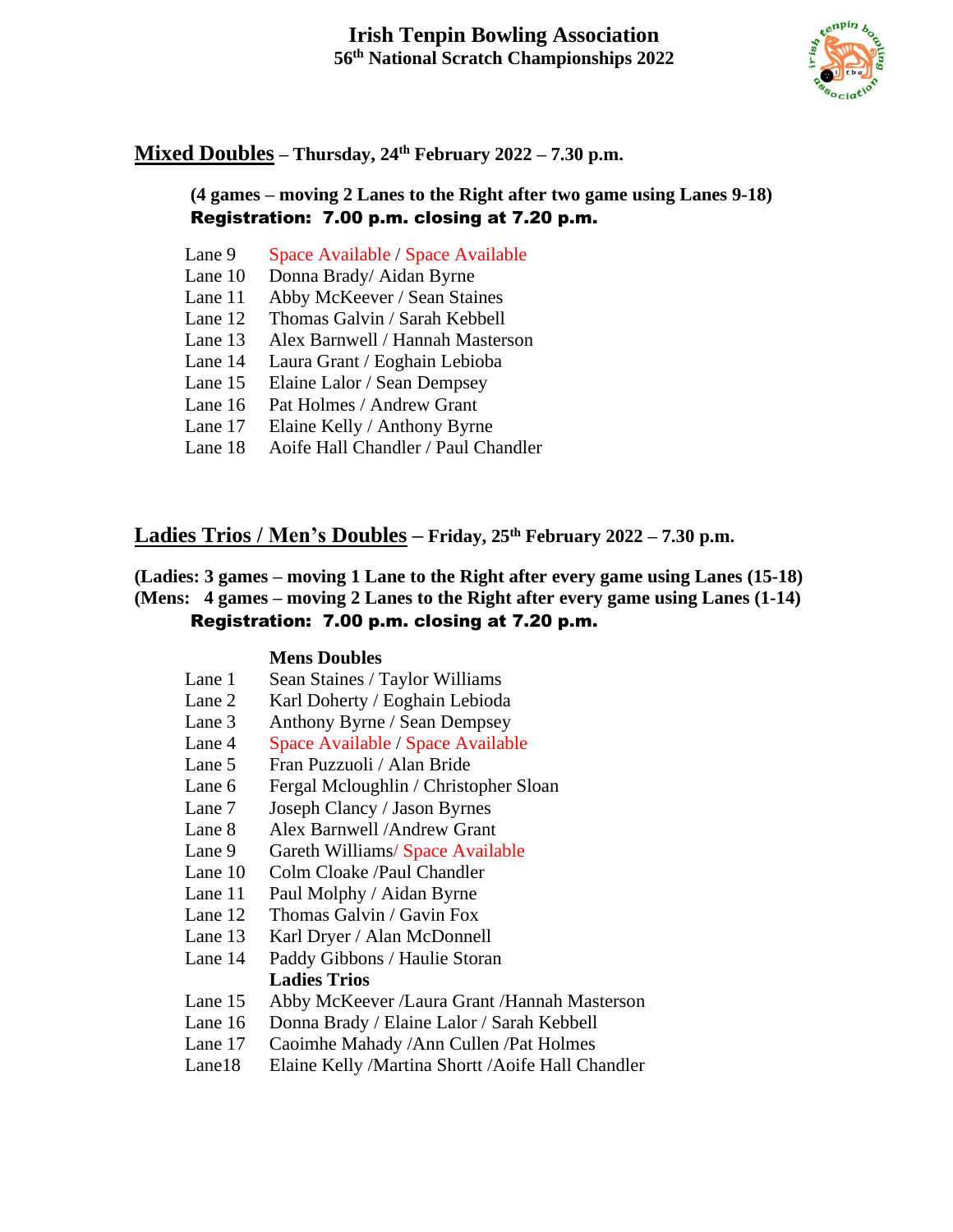# **Irish Tenpin Bowling Association 56 th National Scratch Championships 2022**



#### **Men's Trios/ Ladies Doubles – Saturday, 26 th February 2022 – 8.30 a.m.**

**(Ladies: 4 games – moving 2 Lane to the Right after every game using Lanes 1-8) (Mens: 3 games – moving 2 Lanes to the Right after every game using Lanes 7-20)**  Registration: 8.00 a.m. closing at 8.20 a.m.

- Lane 1 Elaine Kelly / Pat Holmes
- Lane 2 Ann Cullen / Caoimhe Mahady
- Lane 3 Emma Lawlor / Anna Lawlor
- Lane 4 Abby McKeever / Hannah Masterson
- Lane 5 Martina Shortt / Aoife Hall Chandler
- Lane 6 Laura Grant / Ciara Lawlor
- Lane 7 Donna Brady / Sarah Kebbell
- Lane 8 Space Available /Space Available

### **Men Trios**

- Lane 9 Paddy Gibbons/Haulie Storan/Christophe Sloan
- Lane 10 Space Available/Karl Dyer/Alan McDonnell
- Lane 11 Alex Barnwell/Space Available/Andrew Grant
- Lane 12 Fran Puzzuoli/Paul Chandler/Alan Bride
- Lane 13 Karl Doherty/Anthony Byrne/Sean Dempsey
- Lane 14 Sean Staines/Gareth Williams/Taylor Williams
- Lane 15 Paddy Dunne/Eoghain Lebioba/Aidan Byrne
- Lane 16 Space Available/ Space Available/ Space Available
- Lane 17 Paul Molphy/Thomas Galvin/Gavin Fox
- Lane 18 Jason Byrnes/Joseph Clancy/Colm Cloake

# **Ladies Singles/Men's Singles – Saturday, 26 th February 2022 – 11.45 a.m.**

**(Ladies: 5 games – moving 2 Lane to the Right after every game using Lanes (11-18) (Mens: 5 games – moving 2 Lanes to the Right after every game using Lanes (1-10)** Registration: 11.15 a.m. closing at 11.35 a.m. **Mens Singles**

- Lane 1 Gavin Fox /Gareth Williams
- Lane 2 Eoghain Lebioba/Alex Barnwell/Sean Dempsey
- Lane 3 Sean Staines /Paul Molphy/Karl Dryer
- Lane 4 Joseph Clancy/Thomas Galvin
- Lane 5 Andrew Grant/Paddy Gibbons/Christopher Sloan
- Lane 6 Alan Bride/Haulie Storan
- Lane 7 Paul Chandler/Anthony Byrne/Fran Puzzuoli
- Lane 8 Aidan Byrne/Jason Byrnes
- Lane 9 Karl Doherty/Alan McDonnell
- Lane 10 Colm Cloake/Taylor Williams/Paddy Dunne